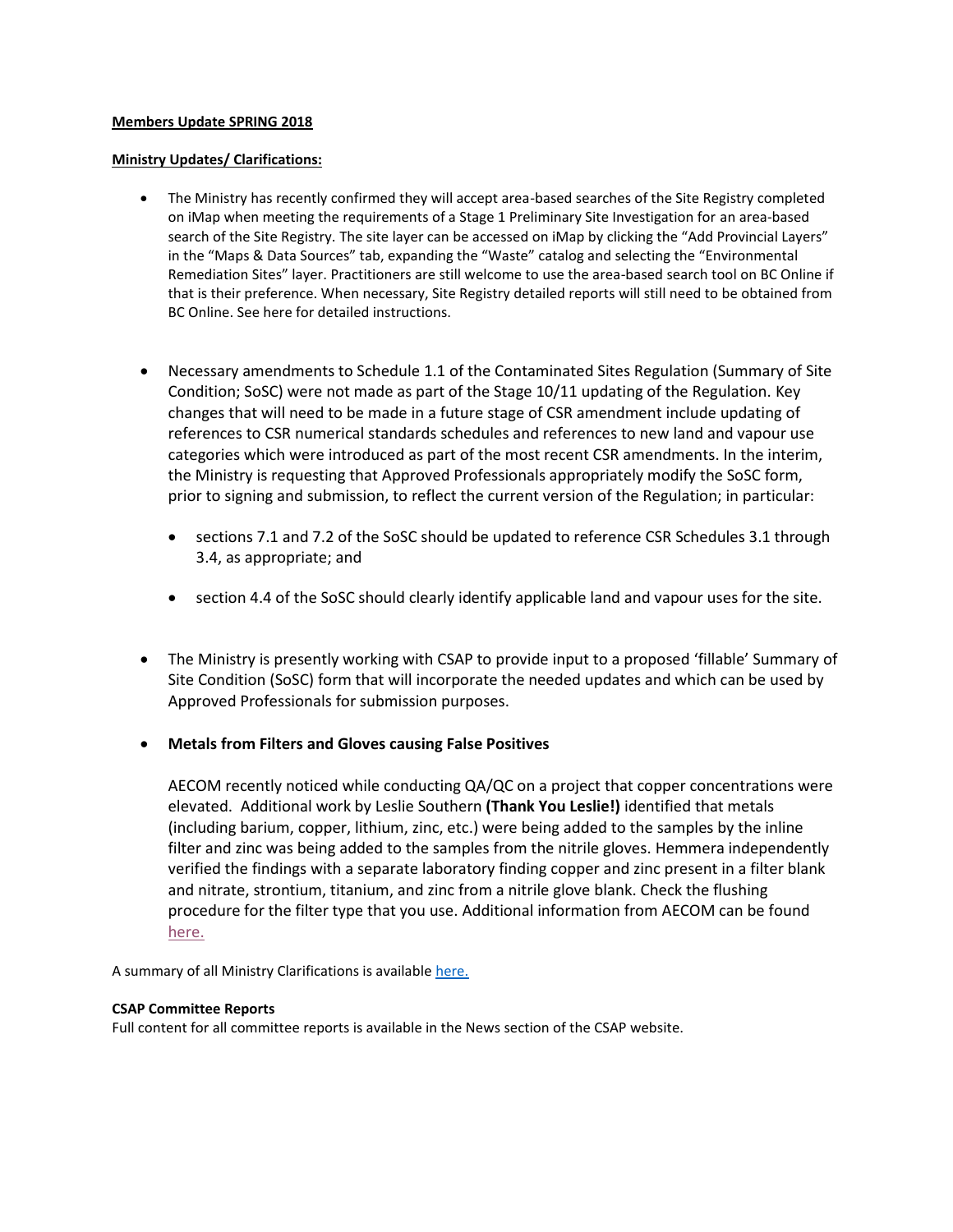#### **Performance Assessment Committee Updates**

### **Arm's Length AP Reviews**

APs are reminded that when conducting an arm's length review (see the CSAP Rules at <https://csapsociety.bc.ca/wp-content/uploads/CSAP-Rules.pdf> for when an arm's length review is required), the AP(s) must remain arm's length during a Performance Assessment. When submitting Additional Information Addendums in response to PA Stage 1 Review Comments, to remain arm's length, APs should prepare a covering letter indicating that they have reviewed the addendum, and agree with the information presented.

## **Railway Tracks as an APEC**

The question as to whether on-Site Railway Tracks presented an APEC has recently come up during a PA. It is noted that AG13 addresses this issue and states the following:

• For the purposes of completing a site profile, active railway tracks would only be noted as a Schedule 2 activity where a "rail yard", maintenance facility or other freight handling also occurred. However, upon decommissioning, all railway tracks are considered a Schedule 2 activity (G3, G6 or G7, as appropriate) and must be included in a site profile.

# **Mandatory Use of the CSAP Transmittal Letter**

As recently communicated via email, please be advised that use of the CSAP Transmittal Letter is now mandatory when making a submission. Given that most documents are submitted electronically, the use of the Transmittal Letter will ensure that CSAP is able to accurately track submissions. An updated version is available on the CSAP website [here.](https://csapsociety.bc.ca/wp-content/uploads/Transmittal-Template-11B.docx)

### **Submission Documents**

ENV and CSAP confirm that submission packages for legal instruments are to include all supporting documentation (eg., site risk classification, notice of independent remediation, notice of off-site migration, etc.) regardless of whether the documents were previously submitted to ENV.

# **Approval in Principle**

Please note the following clarifications for Protocol 6 submissions for Approvals in Principle:

- When applying for a numeric AiP, there needs to be a technical rationale and high degree of certainty that contamination will meet standards within five years, otherwise a risk-based AiP is appropriate.
- A PVP is not required for risk controls for an AiP; risk controls should be documented in the Remediation Plan and referred to in the AiP.
- The responsible person for monitoring required during the period of the AiP should be defined in the Remediation Plan.

# **Detailed Administrative Screening Update**

The Screening of the Pre - Omnibus Submissions is primarily complete with only a handful of submissions remaining to be processed. Twelve new submissions were received between Nov 1st, 2017 and March 31st, 2018 and a further ten received in April and May so far.

AP's should note that new templates for the Covering Letters and Instruments are were posted April in the CSAP Submission manager so please ensure that the version of the document(s) you are using has the "Version 9.0" in the document name and "Version 9.0 R" in the footer of the instruments.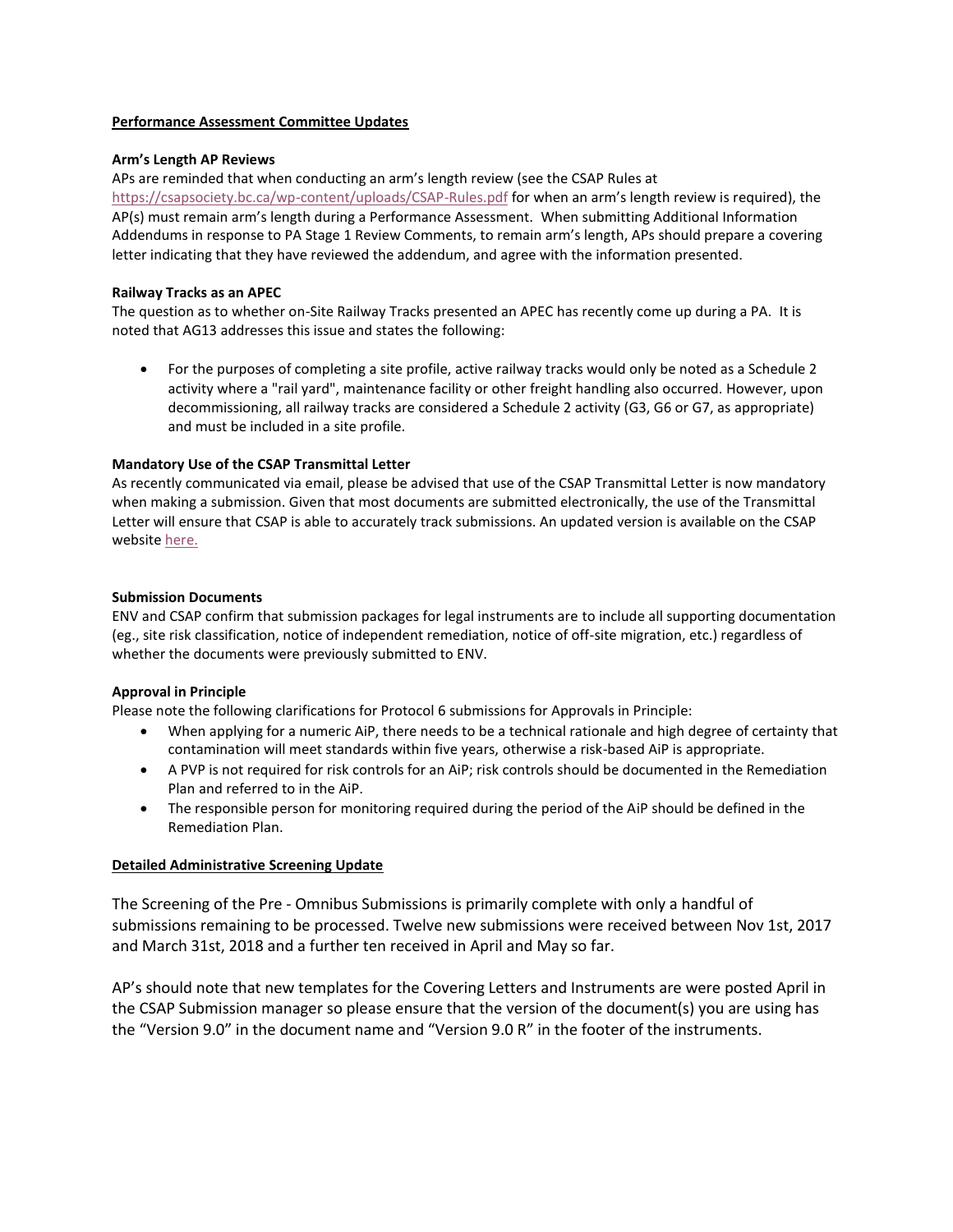Screening issues relating to revised ENV documents have been found with respect to Protocol 21 and the exemption from drinking water where the natural water quality may apply (see Section 3.2.2 Aquifer natural water quality). AP's are reminded to review all the requirements of this exemption.

### **Membership Updates:**

- 33 members have renewed their CSAP membership effective January 1, 2018. The committee would like to remind all members of the importance of providing a clear and complete record of continuing professional development (CPD) hours using the CPD tracking tool, available on the CSAP website members portal, in order to streamline the renewal review process.
- The committee has completed updates to the Membership Guidelines, Application Guidelines and Application Forms in order to improve clarify and streamline the application review process. Highlights of changes will be presented at the June  $6<sup>th</sup> AGM$
- Associate members have been given access to the Members Portal and CSAP Map Tool on the CSAP website.

### **Professional Development Updates:**

#### **AGM & PD Workshop**

Registration is now open for the CSAP Society AGM to be held on June 6<sup>th</sup>, 2018!

Attendance at the AGM is important not only to vote in the election of directors, but to participate in the members' survey and make your opinions known. The AGM will again be followed by a membersonly PD Workshop. This year's AGM will hold elections for the Directors-Parent Organization Representative positions.

#### **CSAP News:**

Got a question for the ENV? The ENV will be answering questions at the upcoming PD Workshop in the Q&A session. We'd like to gather your questions in advance and hope to have them answered at the event. Please email [communications@csapsociety.bc.ca](mailto:communications@csapsociety.bc.ca) with your questions.

The Borehole Template has been updated and can be foun[d here.](https://csapsociety.bc.ca/members/make-a-submission/)

#### **CSAP Event Calendar:**

**AGM & PD Workshop** June.6<sup>th</sup> SFU Segal Graduate School of Business 500 Granville Street, Room 1200-1500 [Registration open](https://csapsociety.bc.ca/events/) [See Draft Agenda](https://csapsociety.bc.ca/wp-content/uploads/DRAFT-v7-CSAP-AGM-Day-Long-AGENDA-June-6-2018.pdf)

# **Toolkits for Management of Petroleum Hydrocarbon Sites** June.19th at  $8:15$ am - 4:30pm Golder Associates 2920 Virtual Way, Vancouver [Detailed info here](https://csapsociety.bc.ca/wp-content/uploads/CSAP-WorkShop-Outline-April-2018-v4.pdf)

[Registration required](https://csapsociety.bc.ca/events/) \*No Fees, Space is limited\*